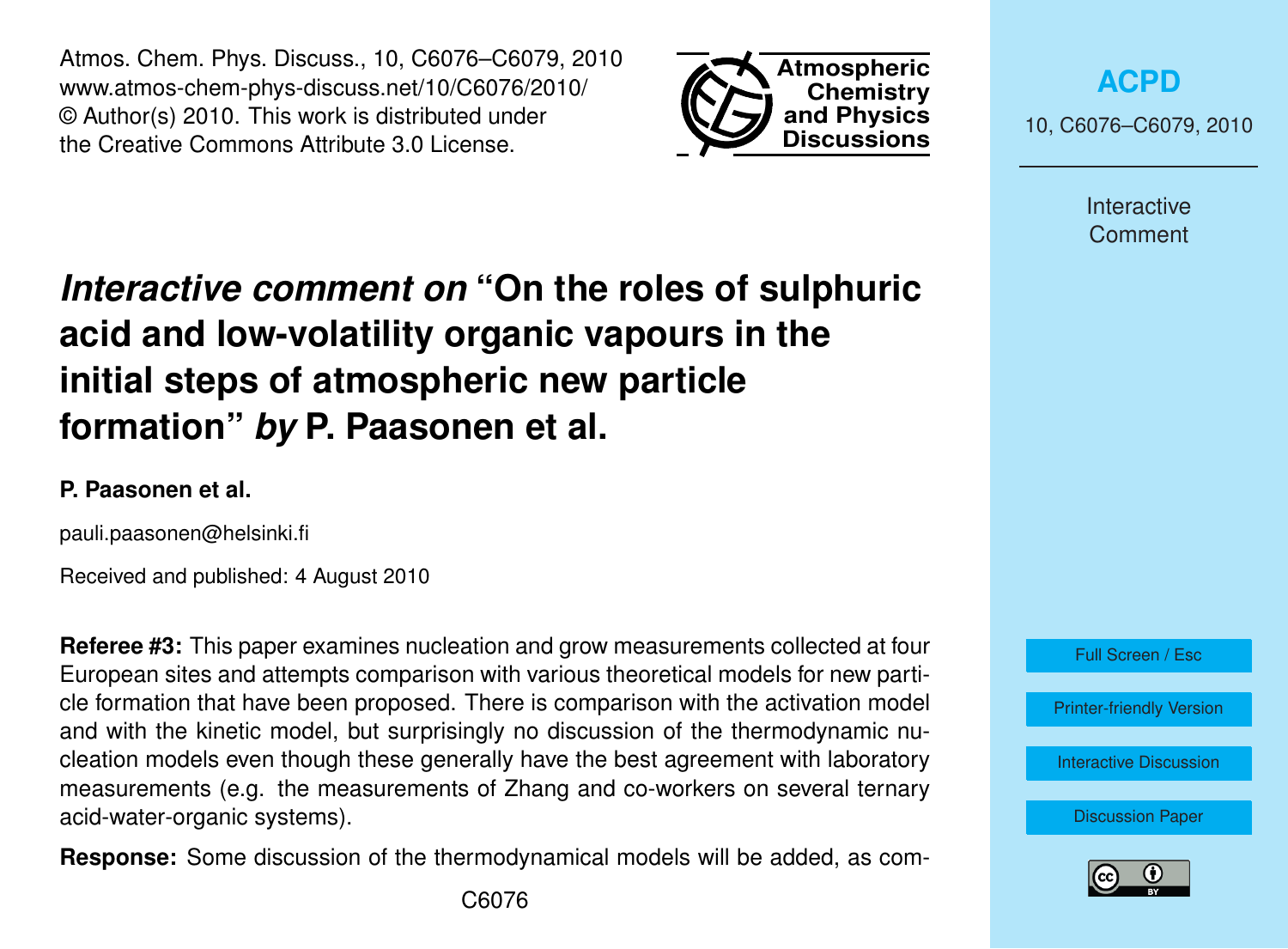parisons between observed nucleation rate and vapour concentrations to exponents larger than two. However, Sipilä et al (Science, 2010) have shown that also in laboratory conditions sulphuric acid concentration to the power 1 or 2 has good agreement with nucleation rate when the concentrations of particles with diameters  $\sim$  2 nm are directly measured. Also Zhang has recently stated (Zhang, Science, vol 328, 2010) that exponents 1 or 2 might be enough to describe atmospheric nucleation.

**Referee #3:** In the activation model, formation of a nucleated particle is triggered by attachment of a single sulfuric acid molecule to activate a pre-existing, sub-2nm precursor particle. Here the nucleation rate would be linearly proportional to sulfuric acid concentration (at steady state) but one wonders why the population of precursors is not included as a potential contribution to the growth rate so as to exclude them from interfering with the author's indirect estimates of contributing organics.

**Response:** The coagulation of sub 2 nm clusters on 2-4 nm particles has not been taken into account, because i) we do not know their concentrations and ii) their possible concentration should not be so high that the growth due to their coagulation could be compared to the growth caused by condensing vapours with ambient concentrations of  $\sim$  1e6 or 1e7. E.g. in order to achieve 0.1 nm/h growth (from 2 to 4 nm) by coagulation of 2 nm clusters (density 1500 kg/m3), a concentration of  $\sim$  1e5 of these clusters would be required.

**Referee #3:** In the kinetic model, the nucleation rate is proportional to sulfuric acid concentration squared. This is a viable model under the assumption that additional, as yet unidentified, components contribute to critical nucleus formation. The kinetic model cannot explain laboratory measurements of binary sulfuric acid-water, or the ternary measurements mentioned above. For these the thermodynamic model does a better job.

**Response:** See the first answer above.

**Referee #3:** The authors show the usual log-log plots of nucleation rate versus sulfuric

10, C6076–C6079, 2010

Interactive **Comment** 



[Printer-friendly Version](http://www.atmos-chem-phys-discuss.net/10/C6076/2010/acpd-10-C6076-2010-print.pdf)

[Interactive Discussion](http://www.atmos-chem-phys-discuss.net/10/11795/2010/acpd-10-11795-2010-discussion.html)

[Discussion Paper](http://www.atmos-chem-phys-discuss.net/10/11795/2010/acpd-10-11795-2010.pdf)

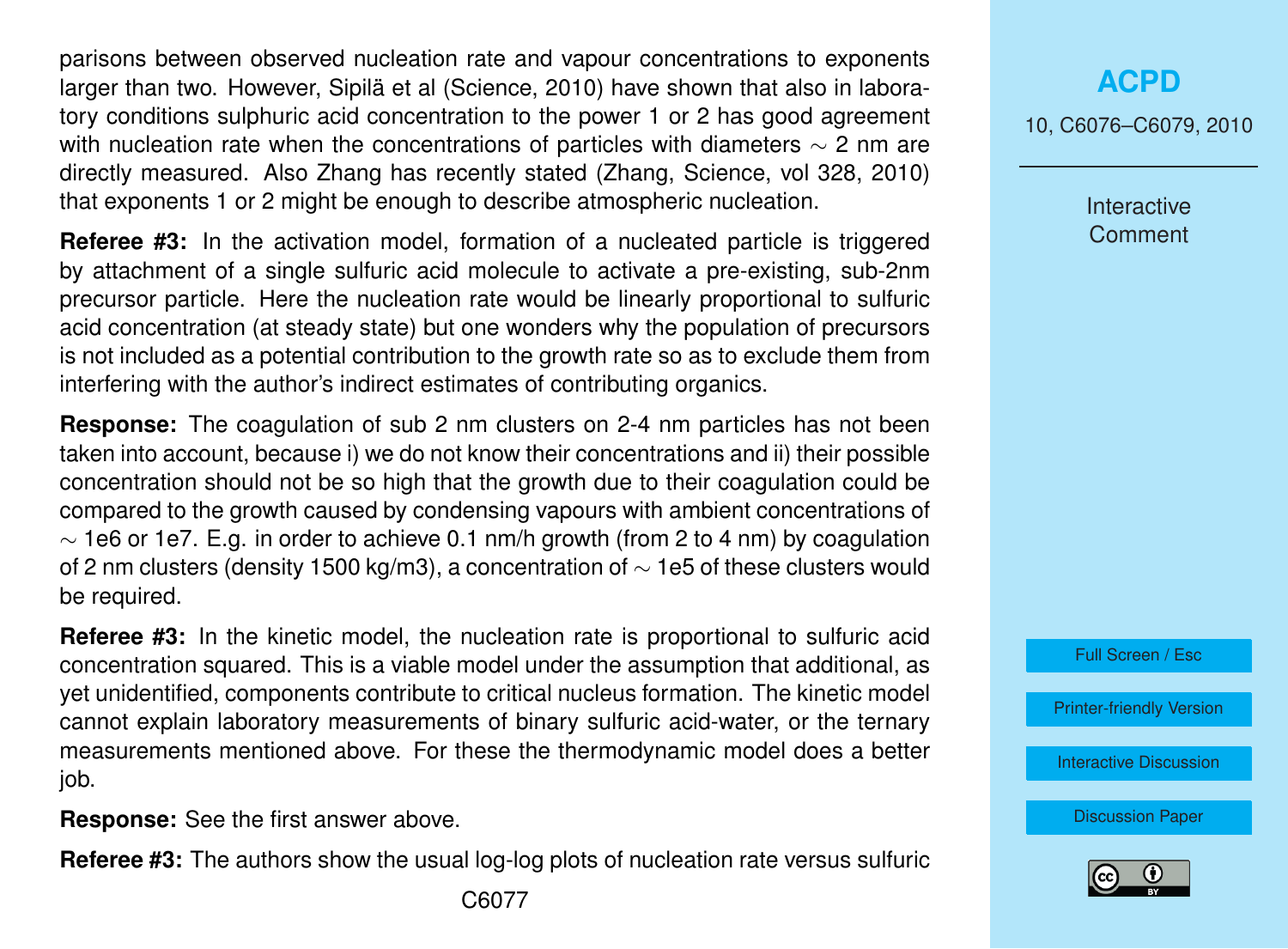acid (or organics) concentration from which one can try to infer something about the number of molecules of sulfuric acid (or organics) present in the critical nucleus via the nucleation theorem. Such inference should proceed with caution: It is important to mention that n-theorem arguments (more implicit than explicit in the present work) require a steady state nucleation rate. Otherwise such log-log plots are incapable of shedding light on nucleation mechanism.

**Response:** The assumption of steady state nucleation rate will be noted.

**Referee #3:** Thus the thermodynamic models with higher numbers of sulfuric acid in the critical nucleus (e.g. 4-10) are not ruled out. Similarly, several of the author's log-log plots, when focusing on measurements from the individual field sites, do indeed show higher rate sensitivities than would be consistent (under the steady state assumption) with either the activation or kinetic models.

**Response:** Referees observation is correct in terms of SPC data in Figs. 7 and 9, and this will be noted when discussing these figures.

**Referee #3:** The authors present their results for a simplified model in which nucleated particles are produced at the 2nm diameter detection limit instead of at 1.2 nm, which is their estimate of the critical nucleus size. This simplification excludes the influence of nucleation and growth as coupled processes contributing jointly to the formation of the smallest particles of analysis size. Toward the end of the paper the authors note this weakness and mention calculations they have done along these lines. It would be better to lead off with the calculations showing contributions from both nucleation and growth to 2nm particle formation.

**Response:** The estimation of 1.2 nm for the critical nucleus size is not ours but made by Sipilä et al. (2010). Our estimation is, as stated at page 14 lines 6-7, between 1 and 2 nm. Because of the existing estimations of critical cluster size below 2 nm, we calculated the formation rate of 1.2 nm particles, and compared it to the vapour concentrations, as explained in the discussion section 3.3.3, page 29. By doing this, the **[ACPD](http://www.atmos-chem-phys-discuss.net)**

10, C6076–C6079, 2010

Interactive **Comment** 



[Printer-friendly Version](http://www.atmos-chem-phys-discuss.net/10/C6076/2010/acpd-10-C6076-2010-print.pdf)

[Interactive Discussion](http://www.atmos-chem-phys-discuss.net/10/11795/2010/acpd-10-11795-2010-discussion.html)

[Discussion Paper](http://www.atmos-chem-phys-discuss.net/10/11795/2010/acpd-10-11795-2010.pdf)